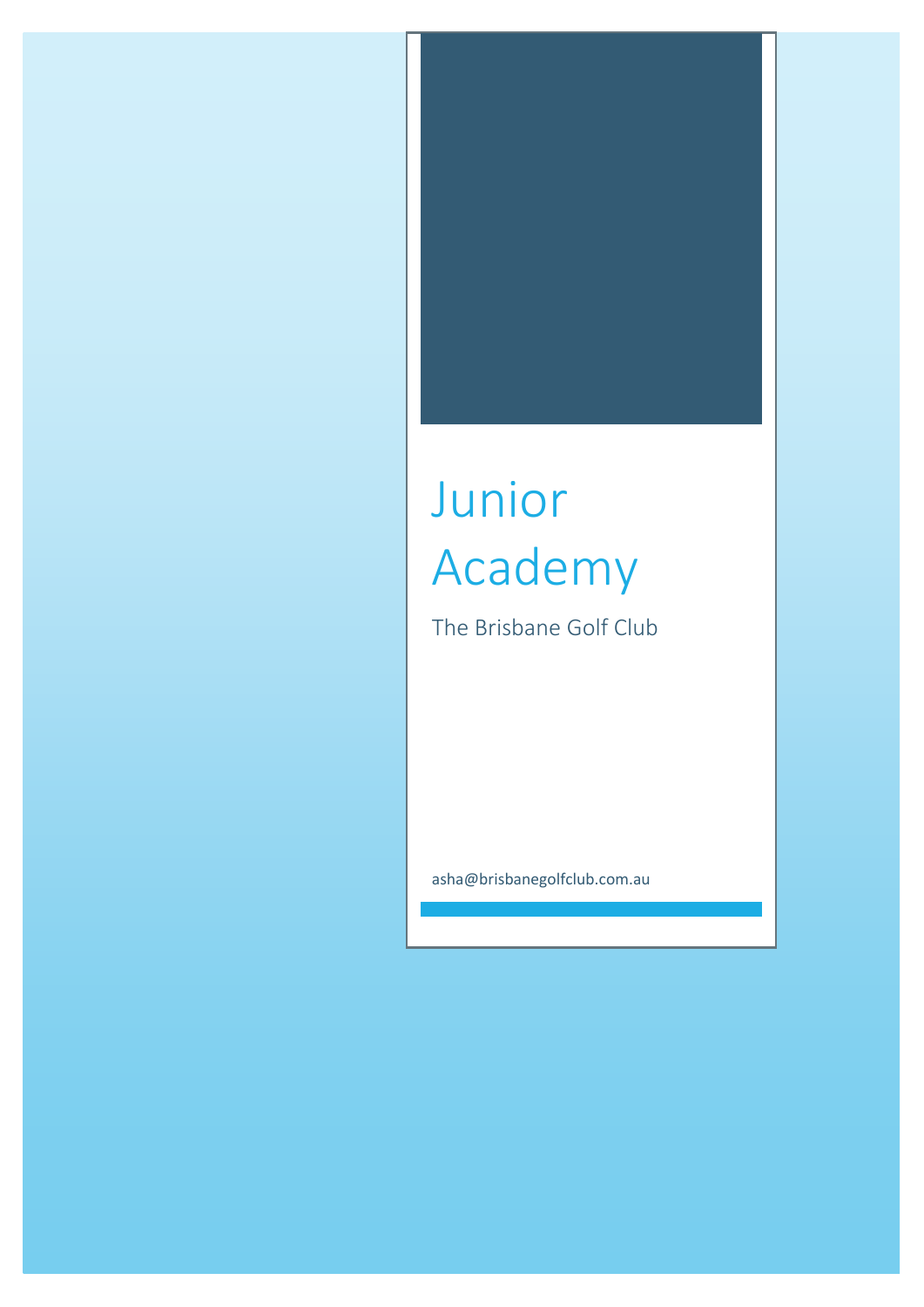# Juniors at The Brisbane Golf Club

The Brisbane Golf Club provides holistic coaching opportunities that are both inclusive and progressive for the junior members of our club. We welcome juniors of all ages and abilities to be a part of our warm and inviting culture.

The Junior Academy program is designed to address golf skill development and overall athletic development. With Titleist Performance Institute Certified Coaches, you can trust that our Golf Professionals will create a well-rounded athlete both on and off the golf course.

*Junior Membership* 

The Brisbane Golf Club offers three categories of membership for juniors aged between 6 and 17 year. Memberships allow juniors access to the course\*, practice facilities, weekly competitions and the option to join our Junior Academy Programs.

|                                     | PeeWee 6-9 years                            | Cadet 10-13 years                              | Junior 14-17 years                   |  |  |
|-------------------------------------|---------------------------------------------|------------------------------------------------|--------------------------------------|--|--|
| Playing Rights                      | Access to Spare Holes/Course<br>with Member | Access to Spare<br>Holes/Course with<br>Member | Access to Spare<br>Holes/Course      |  |  |
| Access to<br>Competitions           | No                                          | Yes, approved by Director<br>of Golf           | Yes, approved by Director<br>of Golf |  |  |
| Guests                              | <b>No</b>                                   | <b>No</b>                                      | Yes                                  |  |  |
| Golf Australia<br>Handicap          | No                                          | Yes                                            | Yes                                  |  |  |
| Access to Junior<br>Academy         | Yes                                         | Yes                                            | <b>Yes</b>                           |  |  |
| Subscription Fee*                   | $$105*$                                     | $$175*$                                        | \$326*                               |  |  |
| *Plus Compulsory GA Affiliation Fee |                                             |                                                |                                      |  |  |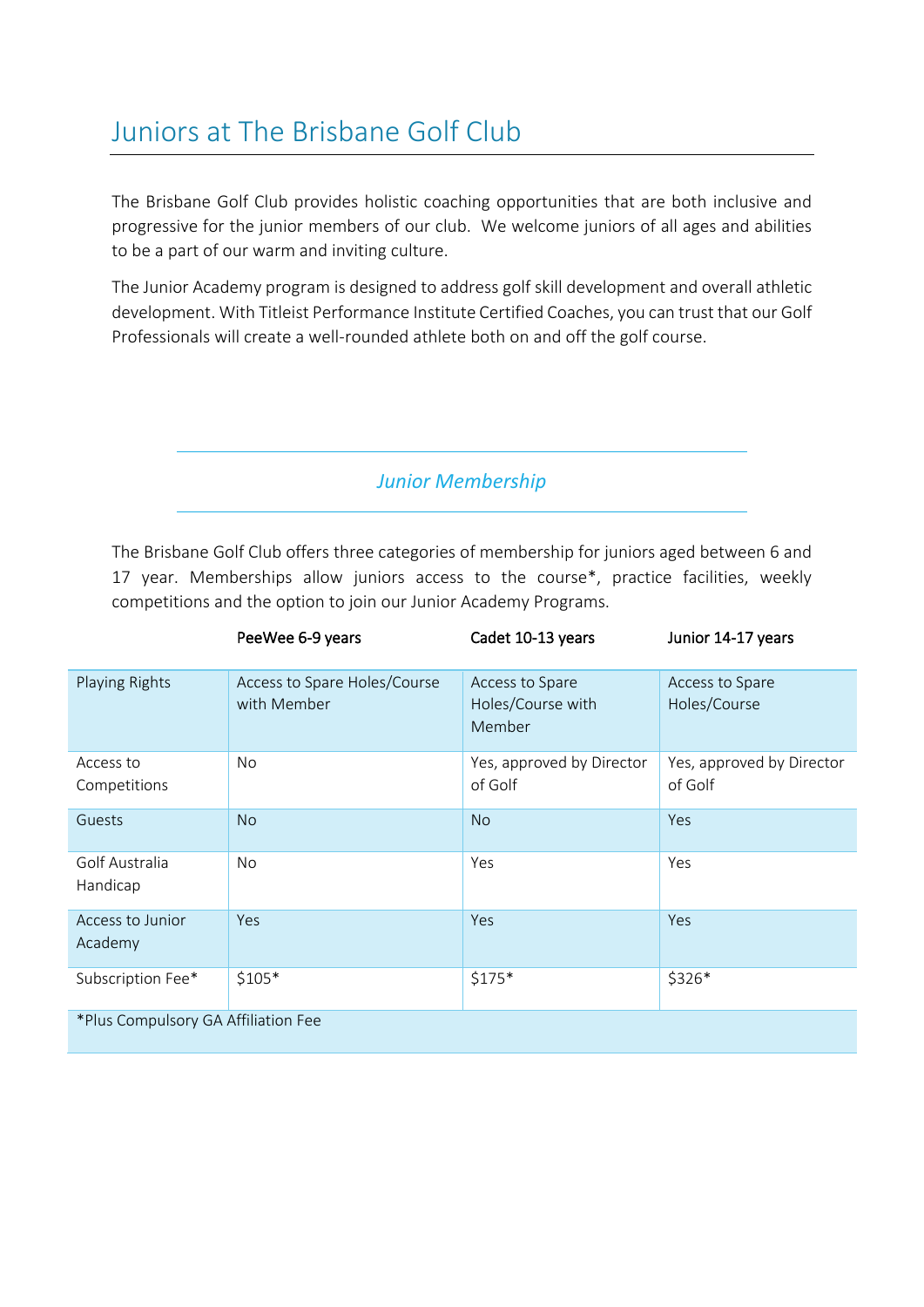#### *Junior Events*

The Brisbane Golf Club provides junior events to members through the club as well as Golf Australia and Junior Golf Queensland. The following is a table of events that junior in our academy will have access to through

| <b>EVENTS</b>            | <b>HOLES</b> | <b>ELIGIBILITY</b>          |                                |
|--------------------------|--------------|-----------------------------|--------------------------------|
| <b>BGC Junior Series</b> | 9 Holes      | Level B3 and Above          | <b>BGC Member</b>              |
| My Golf Junior League    | 9 Holes      | 5-12, No Handicap           |                                |
| (Matchplay Series)       |              |                             |                                |
| JGQ 9 Hole Series        | 9 Holes      | 5-12, No Handicap           | <b>JGQ Member</b>              |
| JGQ 18 Hole Series & GNQ | 18 holes     | Under 18, Handicap Required | <b>JGQ Member</b>              |
| <b>BGC Competitions</b>  | 18 Holes     | Any Age, Handicap Required  | Approval from Director of Golf |

\*\* JGQ: Junior Golf Queensland

\*\* GNQ: Greg Norman Junior Masters Qualifying Events

#### BGC Representation

The Brisbane Golf Club have access to select representatives throughout the calendar year to attend professional events for programs such as Pitch and Putt championships and Junior League events. These will be communicated as they are announced.

*Junior Academy Order of Merit*

At The Brisbane Golf Club, we believe in coaching behaviour, attitudes and etiquette along with training golf and physical skills. The GoLow is a semester long Order of Merit structure where students can gain points based on attendance, presentation, attitude, and skill adaptation. Prizes will be awarded based on each Development Level at the conclusion of the semester.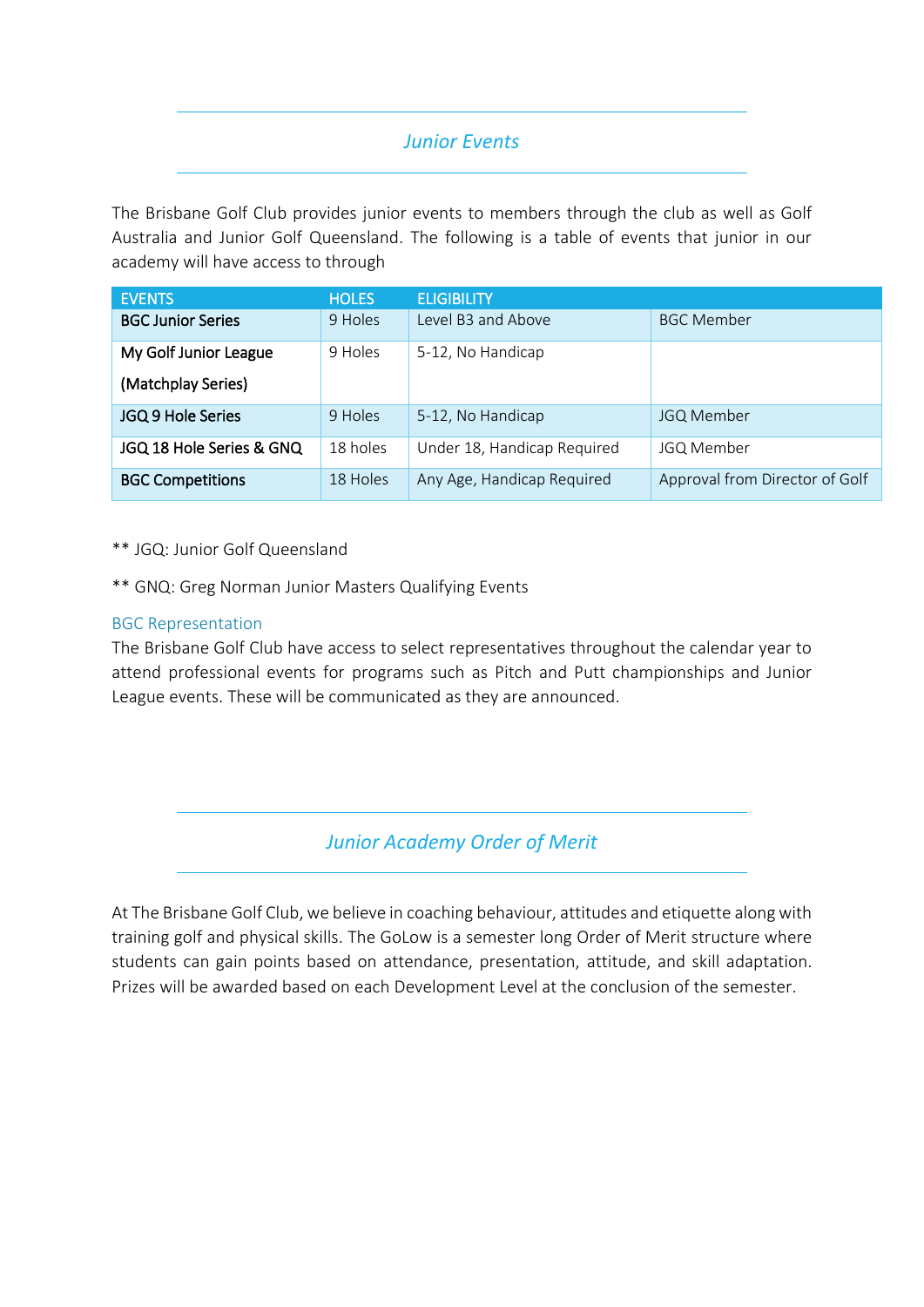## Junior Academy Program Overview

The Brisbane Golf Club offers junior members a progressive academy program to assist in developing players skills, physical ability and on course understandings. With Titleist Performance Institute Certified Coaches, Brisbane is able to focus on developing an athlete first and a golfer second. In doing this, juniors will be able to develop their gross motor skills as well as their golf skills to help prepare them for any aspect of their future.

Brisbane hosts an extensive Junior Academy Program distributed over 4 developmental areas;

- FUNdamentals
- Play
- Train
- Compete

Each developmental area is broken down further into specific stages in order to continually progress a child both in golf and life.

#### *Developmental Levels*

#### FUNdamentals B1, B2, B3

Perfect for the development of juniors ages 6-9 where a significant emphasis is on fun, physical development and golf. In this level it is important to focus on speed and let form continue as your child progresses over the levels.

- 60 minute lessons
- Play focused
- Speed over Form

Locomotion: Upper and Lower Body Full Swing: Fundamentals Mechanics Putting: Fundamentals Mechanics ABC'S: Agility, Balance, Coordination, Speed Object Control: Throwing, Kicking, Striking Functional Stability: Pulling, Pushing, Planking

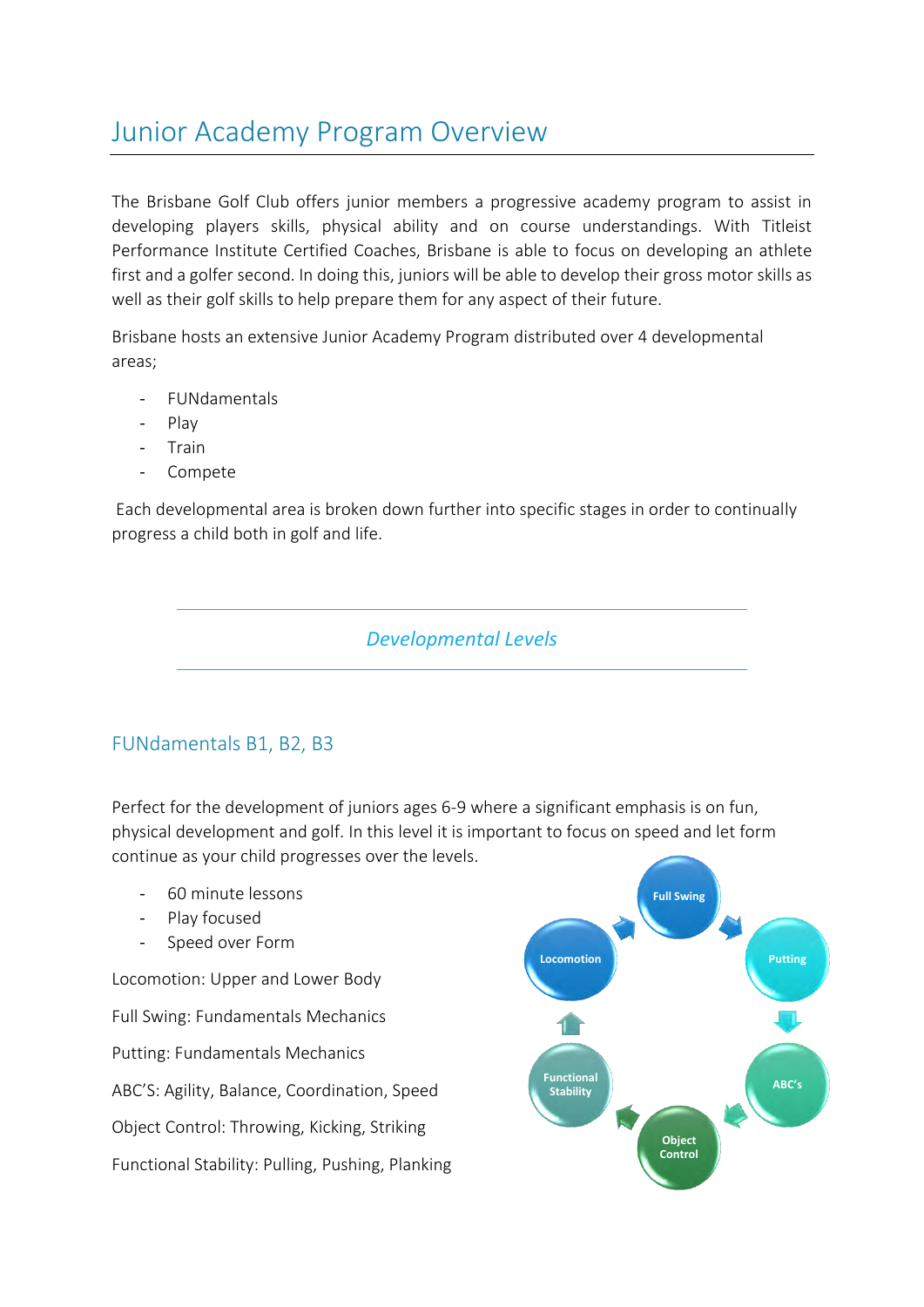#### Play B4, B5, B6

The next step in your child's development where focus is shifted to deliberate play, introducing more golf skill whilst maintain sport skills. Aside from this, we also begin to develop the athletes with the use of boy weight and resistance exercises.

- 90 minute lessons
- Deliberate Play
- Focus on Skill Development

Full Swing: Club Path and Face Development Putting: Green Reading, Speed Control, Path Sport Skills: Throwing, Agility, Striking, Wrist Release Finesse Shots: Distance Control, Trajectory, APC Functional Stability: Upper & Lower Body, Core



#### Train B7, B8, B9

In this phase we begin to look more into the competitive playing and development of juniors, with further attention on the growth of their golf skills. At this level, the athlete's will be expected to commence their own training as well as participate in Monthly 9 hole events.

- 120 minute lessons
- Competitive Focus
- Technical Focus & Shot Acquisiton

Deliberate Practice: Swing Mechanics, Practice Habits Functional Strength: Strength, Stability Shot Library: Shape, Flight, Lie Mobility: Flexibility, Mobility Course Strategy: On Course, Risk v Reward Competition: Focus on Practice to Play

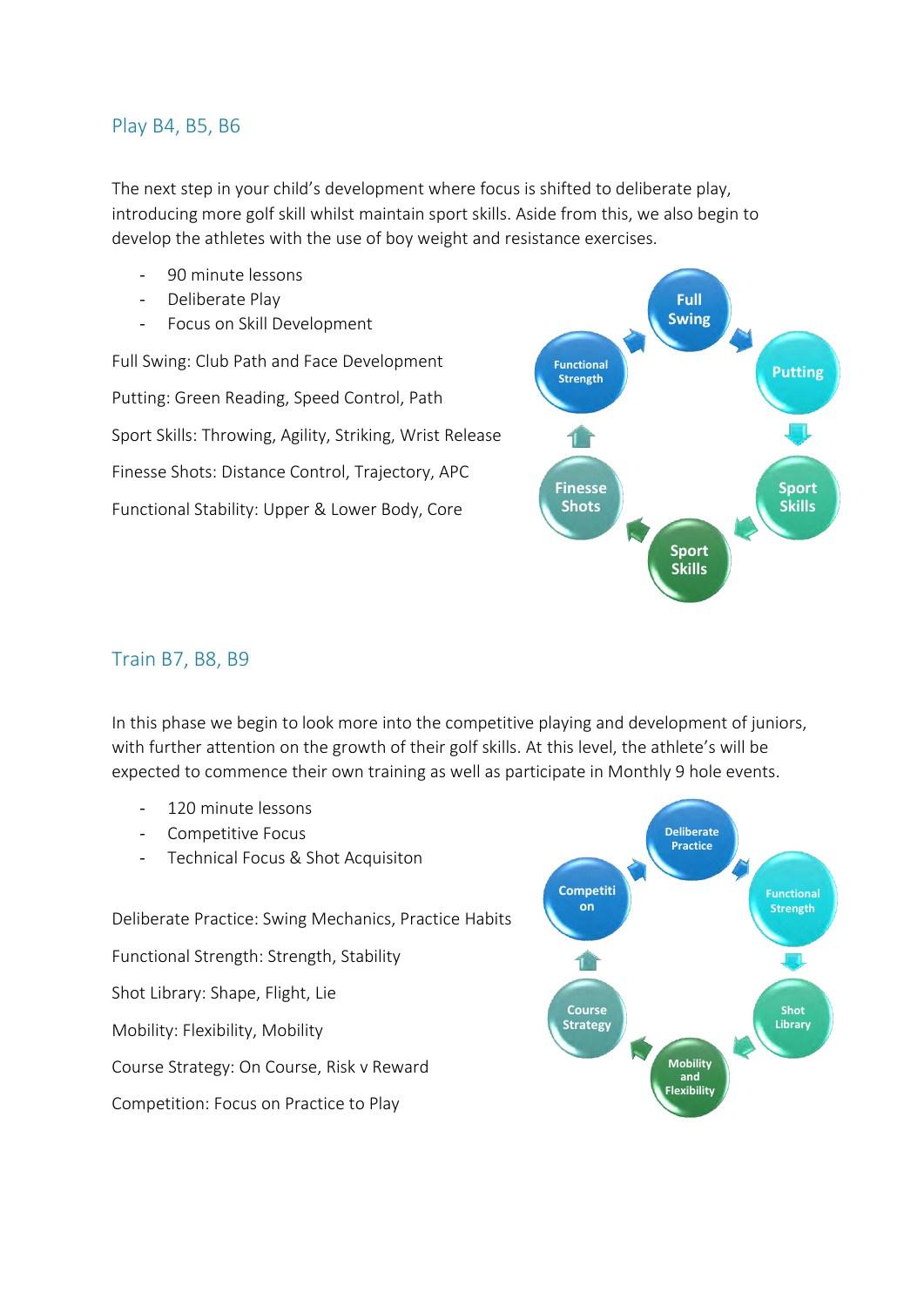#### High Performance

An addition to the program in 2022, the High Performance Program is designed for those players who are playing both district and state events and wish to work further to develop their golf in various facets. External service providers will be brought in to help further the athlete's development in physical, mental and biomechanical ways.

- Fortnightly Lessons
- 180 minute lessons
- Handicap Limi

Deliberate Practice: Outcome Based Training

Functional Strength: Screening and Physical Development

Mental Mastery: Psychological Training

Statistical Analysis: Access to statistics programs

Course Strategy: Play effectively

Tournament Preparation: Goals, Planning

\*\*This is a 12 month commitment with Application process in January 2022.



### Structure Overview